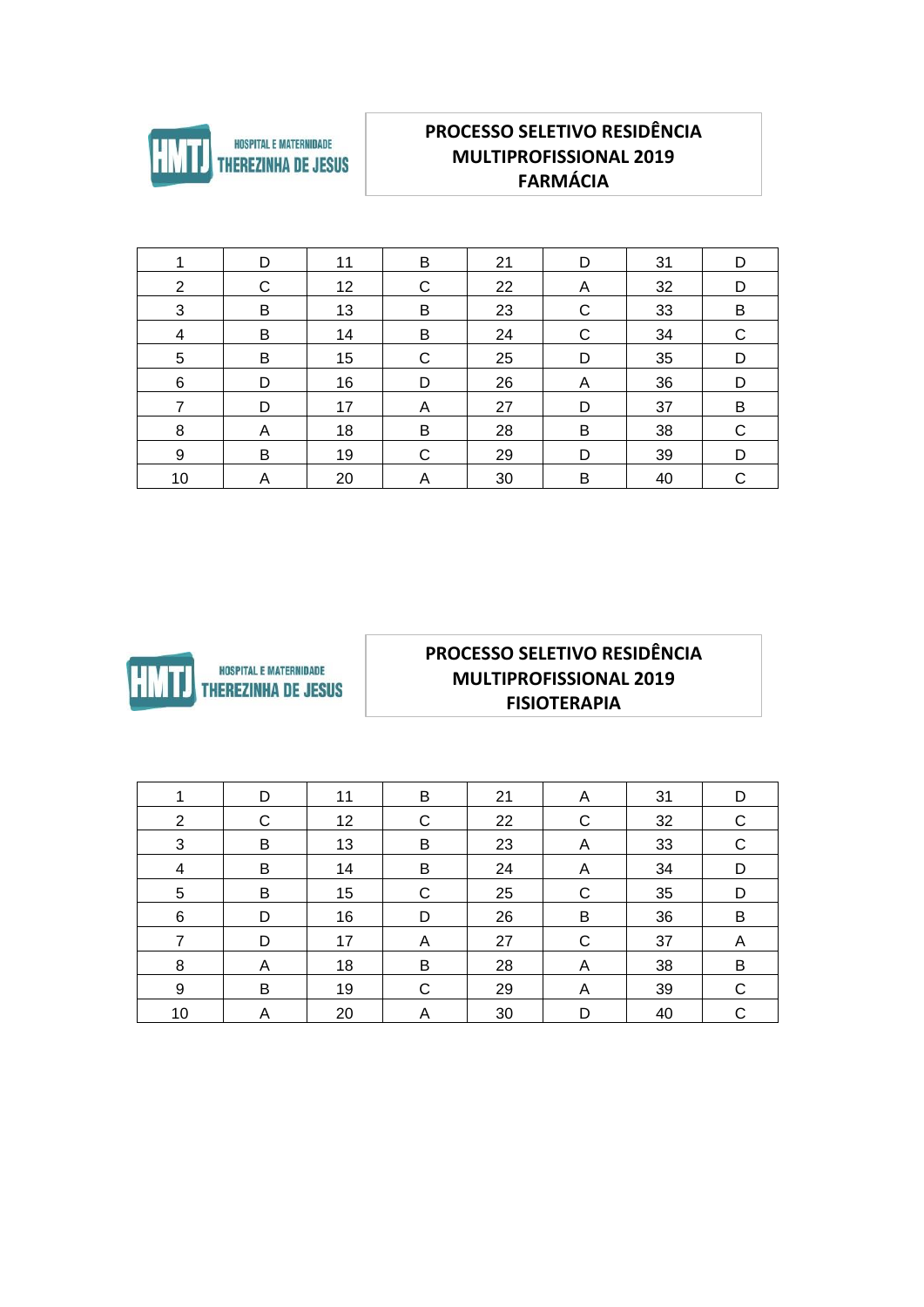

## PROCESSO SELETIVO RESIDÊNCIA **MULTIPROFISSIONAL 2019** ANÁLISES CLÍNICAS

|                 | D | 11 | B | 21 | С | 31 | D |
|-----------------|---|----|---|----|---|----|---|
| 2               | C | 12 | С | 22 | C | 32 | A |
| 3               | B | 13 | В | 23 | В | 33 | C |
| 4               | B | 14 | В | 24 | B | 34 | B |
| $5\phantom{.0}$ | B | 15 | C | 25 | D | 35 | A |
| $\,6$           | D | 16 | D | 26 | C | 36 | D |
| 7               | D | 17 | A | 27 | A | 37 | C |
| 8               | A | 18 | В | 28 | D | 38 | A |
| 9               | B | 19 | C | 29 | Α | 39 | B |
| 10              | Α | 20 | Α | 30 | Α | 40 | D |



#### PROCESSO SELETIVO RESIDÊNCIA **MULTIPROFISSIONAL 2019 ENFERMAGEM**

|    | D | 11 | B | 21 | B | 31 | С |
|----|---|----|---|----|---|----|---|
| 2  | С | 12 | C | 22 | Α | 32 | Α |
| 3  | B | 13 | B | 23 | C | 33 | A |
| 4  | B | 14 | B | 24 | C | 34 | B |
| 5  | В | 15 | C | 25 | A | 35 | D |
| 6  | D | 16 | D | 26 | B | 36 | B |
|    | D | 17 | A | 27 | B | 37 | C |
| 8  | A | 18 | B | 28 | D | 38 | В |
| 9  | B | 19 | C | 29 | A | 39 | D |
| 10 | Α | 20 | Α | 30 | B | 40 | C |